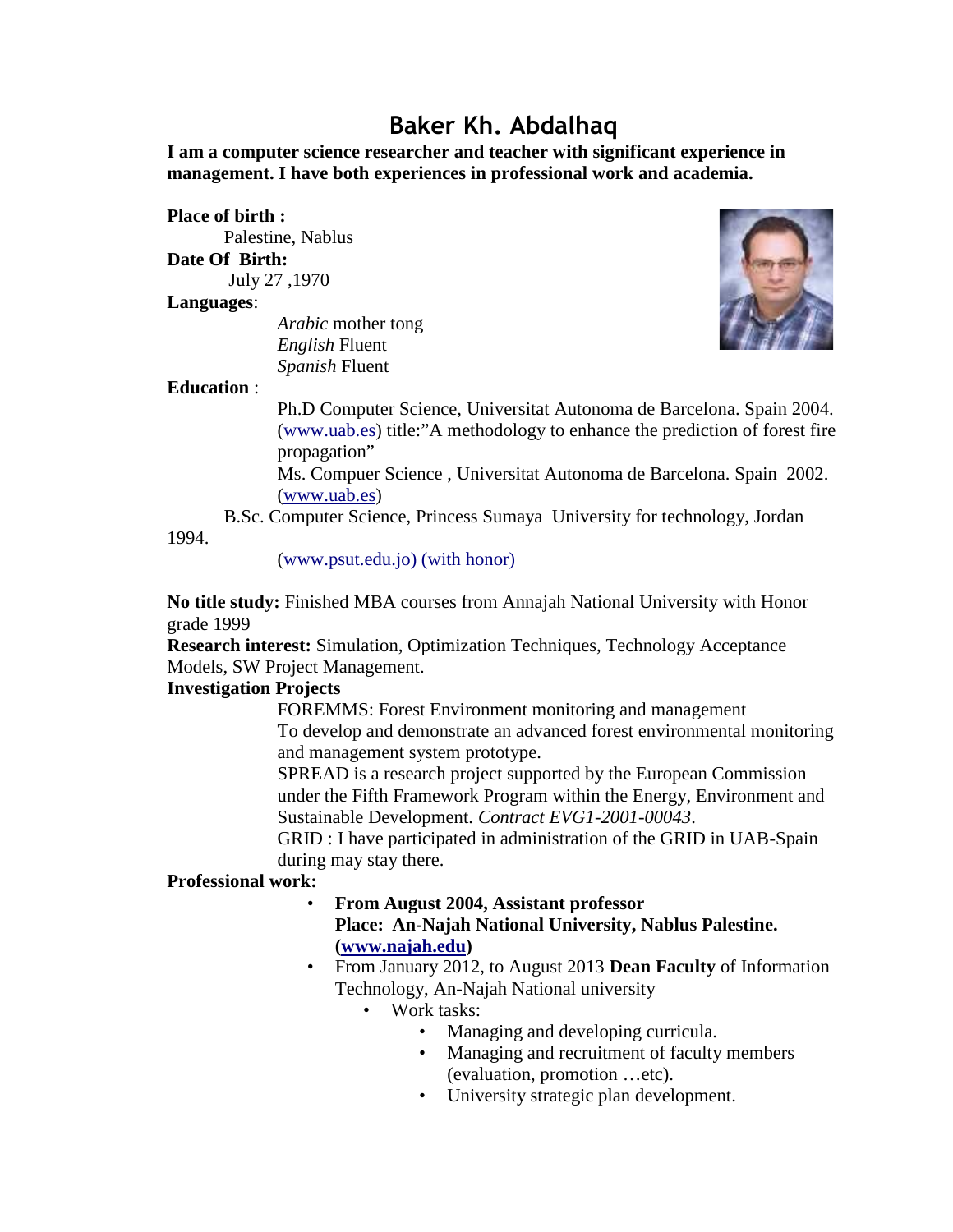- From august 2005 to January 2012: **Head of CIS** department At Faculty of IT An-Najah National university
	- Work tasks:
		- Managing and developing curricula.
		- Managing and recruitment of faculty members (evaluation, promotion …etc).
		- Department strategic plan development.
- August 1994- September 1999 **Programmer/Analyst** Place: An-Najah National University, Nablus Palestine.(www.najah.edu) Work tasks : analysis, design and implementation of MIS
	- Database Administration and tuning
	- OS Administration
	- Participated in many committees for computer HW and SW procurement.
	- Projects: Library management system, Students Information System, Payroll, Inventory, Accounting, Personnel.

**Committees**: faculty of engineering and IT strategic planning committee**,** University IT policy, E-learning committee, Procurement committees, University Hospital Information system consultation committee.

## **Teaching experience**

**Master Courses**: Simulation models, Software Project Management (Engineering Management). Programming for advanced computing mastrer studens.

**Bachelor courses** : Operating systems, Algorithms, Operations research, internet programming, Data Mining, Object-Oriented Analyses and design, Internet Programming, System Development using 4gl, Simulation, Information Retrieval Systems, User Interface Design and Programming, Software Project Management, Information System Infrastructure, Decision support systems, Decision Analyses, Project Management, Database Management Systems, Graduation project.

#### **Supervision of master thesis**:

1. "**Software Development Process Improvement for Small Palestinian Software**

**Development Companies**". Asem Isawi, Program : Engineering Management,

2011.

2. "**E-banking Adoption Model in Palestine**" Student: Ahmed Khrewesh,

Program : Engineering Management,2011.

3. "**Opportunities and Challenges of Open-source Initiatives in the Palestinian**

**e-Government Program**" Student :Fadi Souqia, Program : Engineering Management, 2011.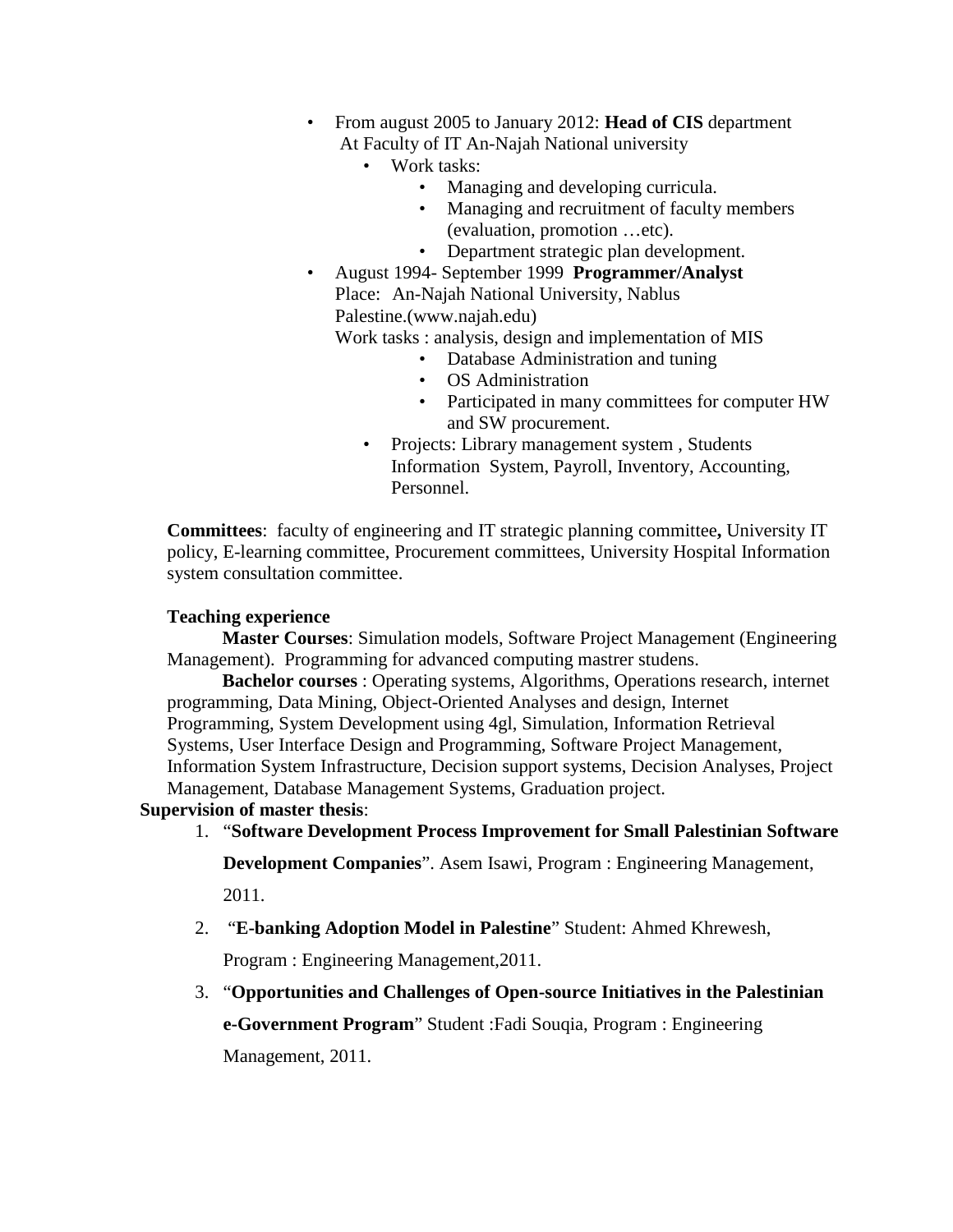- 4. "**The Impact of IS/IT strategy and business strategies alignment on business performance in the Palestinians firms**" Student: Mohammad Helaly, Program : Engineering Management,2012.
- 5. "**Impact of Information and Communication Technology on Healthcare in Health Centers in Palestine**." Student : Said Ibrahim, Program : Engineering Management, 2013.
- 6. "**Introducing Agile Software Development Methodology (Scrum) into a Software Development Project at a Local Firm** " student : Adham "Mohammad Wasfe" Hannoun, 2013

## **Other Experiences:**

- I participated in opening of master of "Advanced Computing" at AnNajah national university. Year 2013.
- Founder member of "Center of Excelence in Learning and Teaching (CELT)" at AnNajah National University. Year 2011.

# **E-learning experience:**

- I have participated in e-learning project called LIT, during the project I developed "internet programming" course as blended using Moodle system.
- TOT at **Center of Excellence** in Learning and Teaching: I have designed and facilitated some workshops about using technology in teaching and learning.
- Developing and teaching "Algorithms Applications" as blended course.

## **ScientificPublications**

| Year | Paper                                                                          |  |
|------|--------------------------------------------------------------------------------|--|
| 2002 | B. Abdalhaq, A. Cortés, T. Margalef and E. Luque, "Evolutionary Optimization"  |  |
|      | Techniques on Computational Grids", April 2002, International Conference of    |  |
|      | Computational Science proceedings/ICCS, 2002, Amsterdam, The Netherlands,      |  |
|      | PP. 513-522.                                                                   |  |
|      |                                                                                |  |
| 2002 | B. Abdalhaq, A. Cortés, T. Margalef and E. Luque, "Optimization of parameters  |  |
|      | in forest fire propagation models", Forest Fire Research & Wild-land Fire      |  |
|      | Safety 2002, abstract P.114 full paper on CD.                                  |  |
|      |                                                                                |  |
| 2002 | B. Abdalhaq. A. Cortés, T. Margalef. and E. Luque, "Optimization of Fire       |  |
|      | Propagation Model Inputs: A Grand Challenge Application on Meta-               |  |
|      | computers", August 2002,8th International Euro-par Conference Paderborn,       |  |
|      | Germany, pp. 447-451.                                                          |  |
|      |                                                                                |  |
| 2003 | B. Abdalhaq. A. Cortés, T. Margalef. and E. Luque, "Accelerating optimization" |  |
|      | of input parameters in wild-land fire simulation", 7-10 September 2003, Fifth  |  |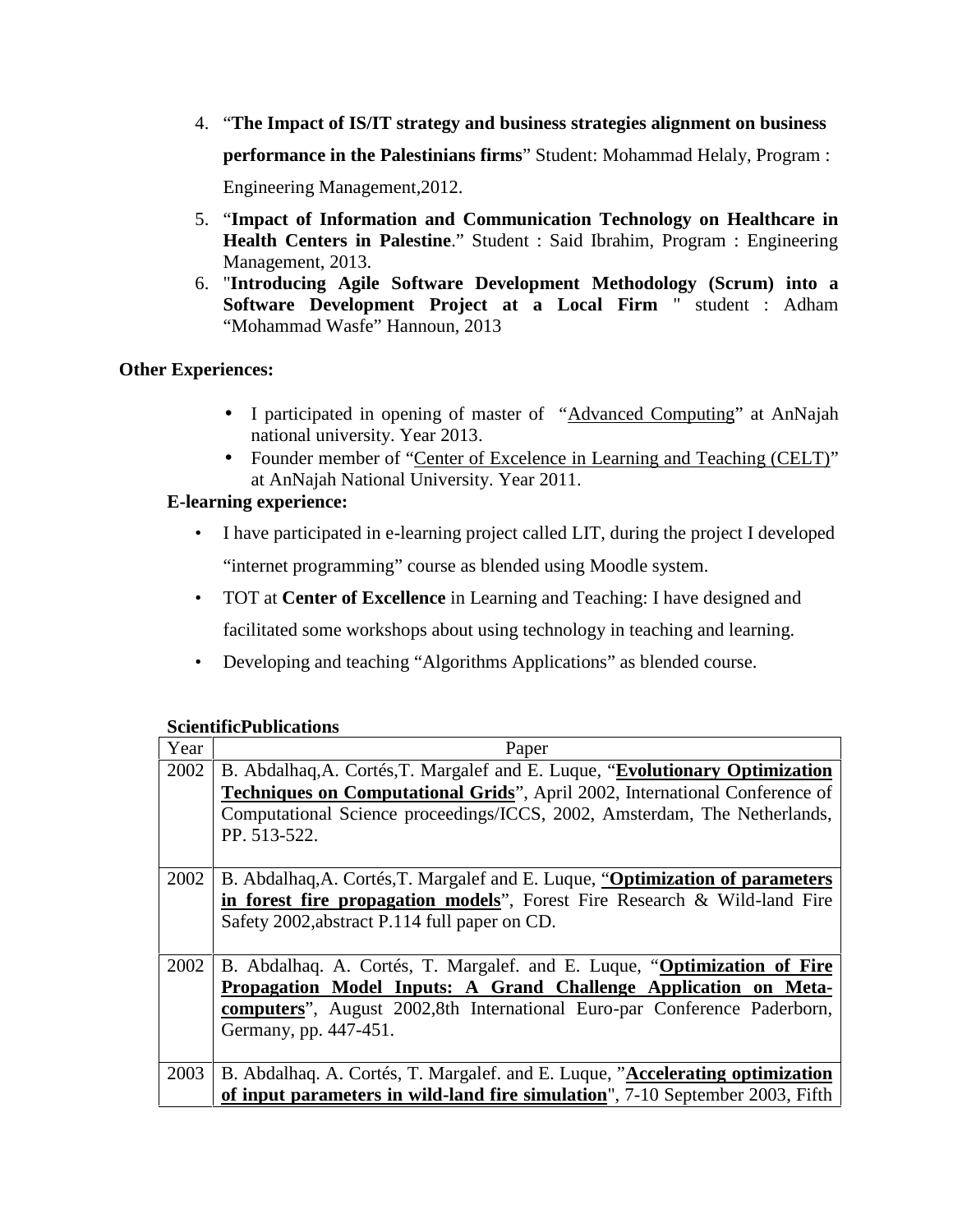|      | International Conference on parallel processing and applied mathematics,<br>Czestochowa, Poland. LNCS 3019.                                                                                                                                                                                                                                                |
|------|------------------------------------------------------------------------------------------------------------------------------------------------------------------------------------------------------------------------------------------------------------------------------------------------------------------------------------------------------------|
| 2003 | B. Abdalhaq. G. Bianchini. A. Cortés, T. Margalef. and E. Luque, "Improving<br>convergence speed of optimization of input parameters in wild-land fire<br>simulation", 15-17 September 2003, XIV Jornadas de Paralelismo. 15-17<br>septiempre 2003, Leganés-Madrid, pp. 337.                                                                               |
| 2003 | B. Abdalhaq. G. Bianchini. A. Cortés, T. Margalef. and E. Luque, "Improving<br>convergence speed of optimization of input parameters in wild-land fire<br>simulation", 15-17 September 2003, XIV Jornadas de Paralelismo. 15-17<br>septiempre 2003, Leganés-Madrid, pp. 337.                                                                               |
| 2003 | B. Abdalhaq. G. Bianchini. A. Cortés, T. Margalef. and E. Luque, "Improved<br>Wild-land Fire Prediction on MPI Clusters" September / October 2003, 10th<br>European PVM/MPI User Group Meeting Venice, Italy. pp. 520-528.                                                                                                                                 |
| 2004 | B. Abdalhaq. G. Bianchini. A. Cortés, T. Margalef. and E. Luque, "Accelerating<br>Wildland Fire Prediction on Cluster Systems", June 6-9, 2004, International<br>Conference on Computational Science, Part II (volume number LNCS 3037)<br>PP.225.                                                                                                         |
| 2006 | B. Abdalhaq. G. Bianchini. A. Cortés, T. Margalef. and E. Luque, "Between<br><b>Classical and Ideal: Enhancing Wildland Fire Prediction Using Cluster</b><br>Computing" Cluster Computing (2006) 1386-7857 (Print) 1573-7543 (Online)<br>pp 9:329-343 Springer Netherlands<br>Volume 9, Number $3 /$ July, 2006<br>http://www.citeulike.org/article/969565 |
| 2008 | العوامل الموَثرة على استخدام تكنولوجيا المعلومات في العملية التعليمية في المدارس الثانوية في شمال<br>1063- 1097: الصفحات 2008 4 2008 *** ، واسماعيل باسين*فلسطين<br>"Factors affecting information technology adoption for learning in<br>Palestinian schools (using TAM)", An-Najah National University jornal vol<br>22:4, pp 1063-1097.                 |
| 2011 | "Application of Genetic Algorithm for Synthesis of Large Reversible<br><b>Circuits using Covered Set Partitions"</b> , Maher Hawash, Baker Abdalhaq,<br>Amjad Hawash, Marek Perkowski The Fourth IEEE International Symposium on<br>Innovation in Information Communication Technology (ISIICT 2011). Amman,<br>Jordan. November 2011. pp(131-136)         |
| 2014 | "Genetic vs. particle swarm optimization techniques for traffic lights signal<br>timing" Rami Abushehab, Baker Abdalhaq, Badi Sartawi, 2014 6th<br>International Conference on CSIT, ISBN:987-1-4799-3999-2.                                                                                                                                               |
| 2014 | "Using Meta Heuristic Algorithms to Improve Traffic Simulation " Baker<br>Abdalhaq, Maher Abu Baker, Journal of Algorithms and Optimization, Oct.<br>2014, Vol. 2 Iss. 4, PP. 110-128.                                                                                                                                                                     |